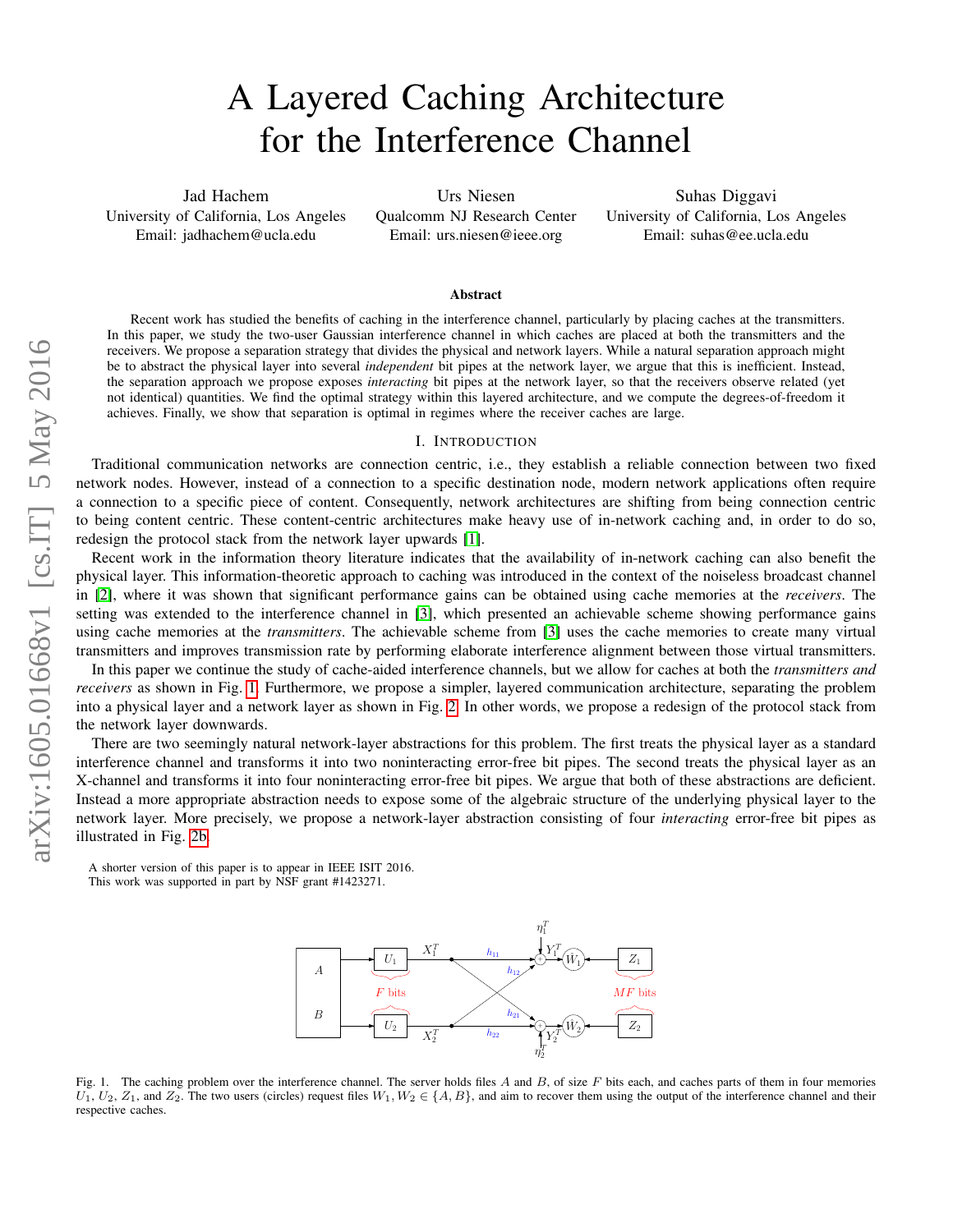<span id="page-1-0"></span>

Fig. 2. Physical and network layers of the system in Fig. [1](#page-0-0) under the proposed separation architecture.

We derive optimal communication schemes for this layered architecture. An interesting feature of these schemes is that they require coding during both the content placement and delivery phases (whereas the caching schemes studied in the prior literature utilize coding for only one or the other). For the regime of large cache sizes, it turns out that the layered architecture itself is fundamental, i.e., that the separation of the communication problem into the two proposed layers is without loss of optimality.

*Related work:* The information-theoretic framework for coded caching was introduced in [\[2\]](#page-6-1) in the context of the deterministic broadcast channel. This has been extended to online caching systems [\[4\]](#page-6-3), heterogeneous cache sizes [\[5\]](#page-6-4), unequal file sizes [\[6\]](#page-6-5), and improved converse arguments [\[7\]](#page-6-6), [\[8\]](#page-6-7). Content caching and delivery in device-to-device networks, multiserver topologies, and heterogeneous wireless networks have been studied in [\[9\]](#page-6-8), [\[10\]](#page-6-9), [\[11\]](#page-6-10), [\[12\]](#page-6-11), [\[13\]](#page-6-12). This framework has also been extended to hierarchical (tree) topologies in [\[14\]](#page-6-13). More recently, it has been extended to interference channels in [\[3\]](#page-6-2), where only transmit caches were considered and several interesting schemes were developed.

The paper is organized as follows. Section [II](#page-1-1) provides the formal problem setting and introduces the proposed layered communication architecture. Section [III](#page-3-0) presents a complete performance characterization for this architecture. A detailed description of the network-layer processing together with optimality proofs are given in the Appendices.

#### II. PROBLEM SETTING AND LAYERED ARCHITECTURE

<span id="page-1-1"></span>We study a system in which a server delivers files to two users across a Gaussian interference channel with the help of caches at all network nodes, described in Section [II-A.](#page-1-2) We propose a layered communication architecture consisting of a physical and a network layer. We introduce the physical layer in Section [II-B](#page-2-0) and the network layer in Section [II-C.](#page-3-1)

In this paper, we restrict the number of files to just two. We also fix the size of the *transmitter* caches to the smallest size required for normal operation of the system. This allows us to study the transmission rate of the files as a function of the receiver cache memory, without worrying about additional complexities arising from larger transmitter caches and a greater number of files. In fact, the results turn out to be rather complex even in this simplified setting. Extensions to this setup are a work in progress.

#### <span id="page-1-2"></span>*A. The caching problem*

Consider the setup in Fig. [1.](#page-0-0) A server has two files A and B of size F bits each. The server is connected to two transmitters. These in turn are connected to two receivers, referred to as users, through a Gaussian interference channel.

Communication occurs in two phases. In the *placement phase*, the server pushes file information to four caches denoted by  $U_1$ ,  $U_2$ ,  $Z_1$ , and  $Z_2$ . Caches  $U_1$  and  $U_2$  are at transmitters 1 and 2, respectively, and can each store up to F bits. Caches  $Z_1$  and  $Z_2$  are at receivers 1 and 2, respectively, and can each store up to MF bits. The parameter  $M \ge 0$  is called the (normalized) *memory size*.

In the subsequent *delivery phase* each user requests one of the files (possibly the same). Formally, users 1 and 2 request files  $W_1, W_2 \in \{A, B\}$ , respectively, from the server. Each transmitter i then sends a length-T sequence  $X_i^T$  through the interference channel. This message  $X_i^T$  can depend only on the transmitter's cache content  $U_i$ . In other words, the server itself does not participate in the delivery phase.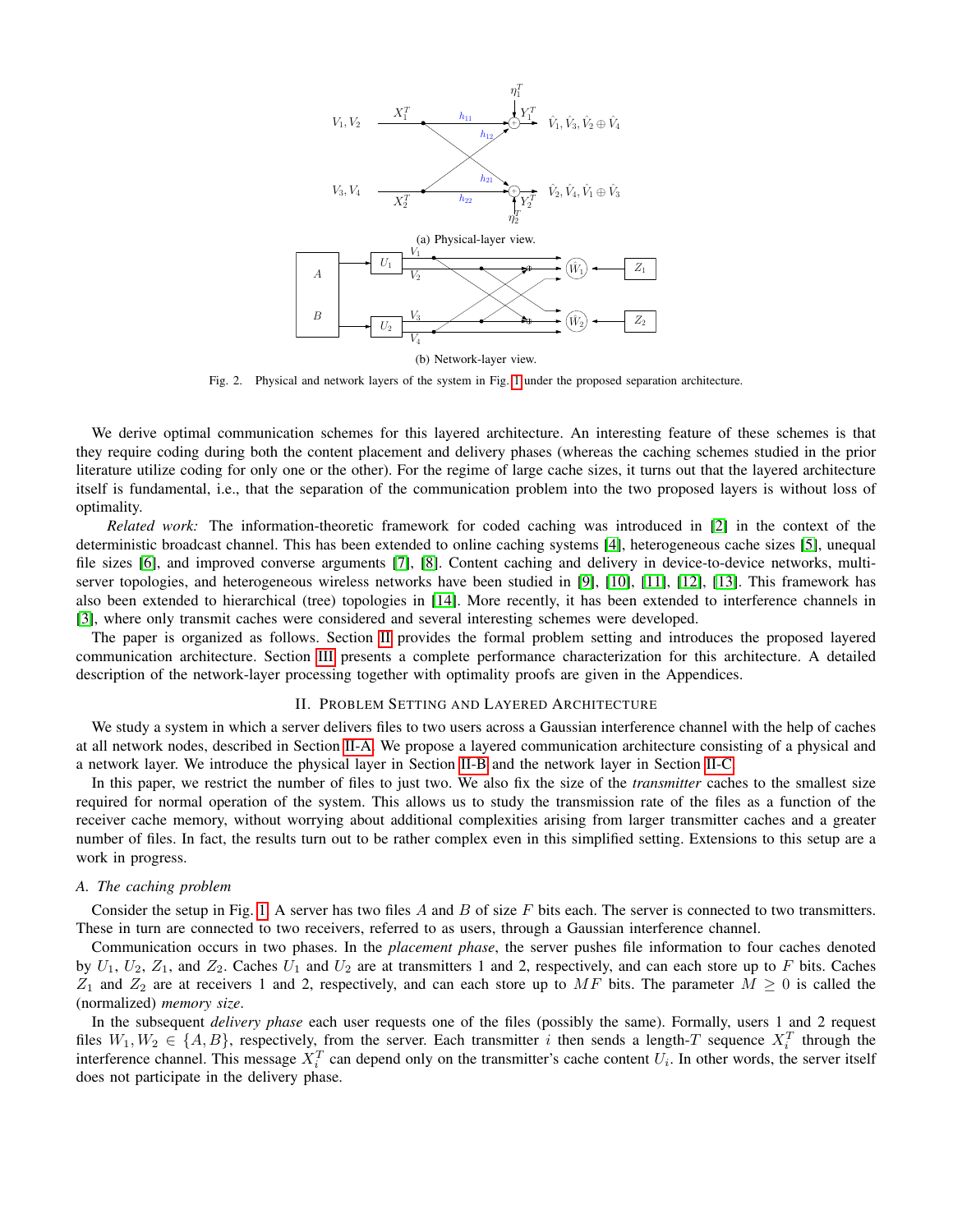We impose a power constraint

$$
\frac{1}{T} \sum_{t=1}^{T} X_{i,t}^2 \leq F
$$

on the transmitted sequence  $X_i^T$ . Each receiver i observes the channel output

$$
Y_i^T = h_{i1}X_1^t + h_{i2}X_2^T + \eta_i^T
$$

of the interference channel, where  $\eta_{i,t} \sim \mathcal{N}(0,1)$  is iid additive Gaussian noise. The receiver combines the channel output  $Y_i^T$ with the cache content  $Z_i$  to decode the requested file  $\hat{W}_i$ .

We define the *rate* of the system as  $R = F/T$ . Our goal is to characterize the trade-off between the rate R and the receiver cache memory M under the power constraint P. Formally, we say that a tuple  $(R, M, P)$  is achievable if there exists a strategy with rate  $R$ , receiver cache memory  $M$ , and power constraint  $P$  such that

$$
\Pr\left\{ (\hat{W}_1, \hat{W}_2) \neq (W_1, W_2) \right\} \to 0 \text{ as } T \to \infty
$$

for all possible demands  $(W_1, W_2) \in \{A, B\}^2$ . We define the optimal rate function as

$$
R^*(M,P)=\sup\left\{R:(R,M,P)\text{ is achievable}\right\}.
$$

We are particularly interested in the high-SNR regime and focus on the optimal degrees of freedom (DoF)

$$
d^*(M)=\lim_{P\to\infty}\frac{R^*(M,P)}{\frac{1}{2}\log P}
$$

of the system. It will be convenient to work with the inverse-DoF  $1/d^*(M)$ , since it is a convex function of M [\[3,](#page-6-2) Lemma 1].

#### <span id="page-2-0"></span>*B. Physical-layer view*

We next describe the physical-layer view of the caching problem. There are several possible strategies of how to perform the layer separation, each leading to a different physical-layer view. We start by describing the advantages and disadvantages of some of them.

A natural strategy might be the complete separation of the physical and network layers, abstracting the physical channel into parallel error-free bit pipes. This can be achieved by treating the physical layer as a standard interference channel (IC) or a standard X-channel (XC). The IC abstraction gives the network layer two independent bit pipes, each of them providing a DoF of  $1/2$  for a sum DoF of 1. The XC abstraction can do slightly better by creating four bit pipes of DoF  $1/3$  each for a sum DoF of 4/3. However, by "relaxing" the separation, we can provide to the network layer the same four bit pipes of the XC, but with two additional linear combinations of these bit pipes. This can improve the performance of the system as soon as caches are available at the receivers. For example, if each receiver cache can store up to four fifths of a file, then we show below that a sum DoF of  $10/3$  can be achieved, compared with  $20/9$  for the XC and  $5/3$  for the IC for the same memory value.

The physical-layer view of the caching problem adopted in this paper is therefore the Gaussian interference channel together with an X-channel message set, i.e., four messages  $V_1, \ldots, V_4$ , one to be sent from each transmitter to each receiver as shown in Fig. [2a.](#page-1-0) The physical layer applies real interference alignment [\[15\]](#page-6-14) in order to, loosely speaking, allow recovery of the following quantities:

• Receiver 1 recovers  $V_1$ ,  $V_3$ , and  $V_2 + V_4$ ;

• Receiver 2 recovers  $V_2$ ,  $V_4$ , and  $V_1 + V_3$ .

More formally, real interference alignment is a modulation scheme that uses a one-dimensional lattice to create channel inputs  $G_i^T$  corresponding to message  $V_i$ . Each transmitter then creates the channel inputs

$$
X_1^T = h_{22}G_1^T + h_{12}G_2^T;
$$
  

$$
X_2^T = h_{21}G_3^T + h_{11}G_4^T.
$$

At the channel output, the following signals will be received:

$$
Y_1^T = h_{11}h_{22}G_1^T + h_{12}h_{21}G_3^T + h_{11}h_{12}(G_2^T + G_4^T) + \eta_1^T;
$$
  

$$
Y_2^T = h_{12}h_{21}G_2^T + h_{11}h_{22}G_4^T + h_{21}h_{22}(G_1^T + G_3^T) + \eta_2^T.
$$

Using the lattice structure of the  $G_i^T$ 's, user 1 can demodulate  $G_1^T$ ,  $G_3^T$ , and  $G_2^T + G_4^T$ , while user 2 can demodulate  $G_2^T$ ,  $G_4^T$ , and  $G_1^T + G_3^T$ . Using a linear block code over this modulated channel as proposed in [\[16\]](#page-6-15), we can ensure that user 1 can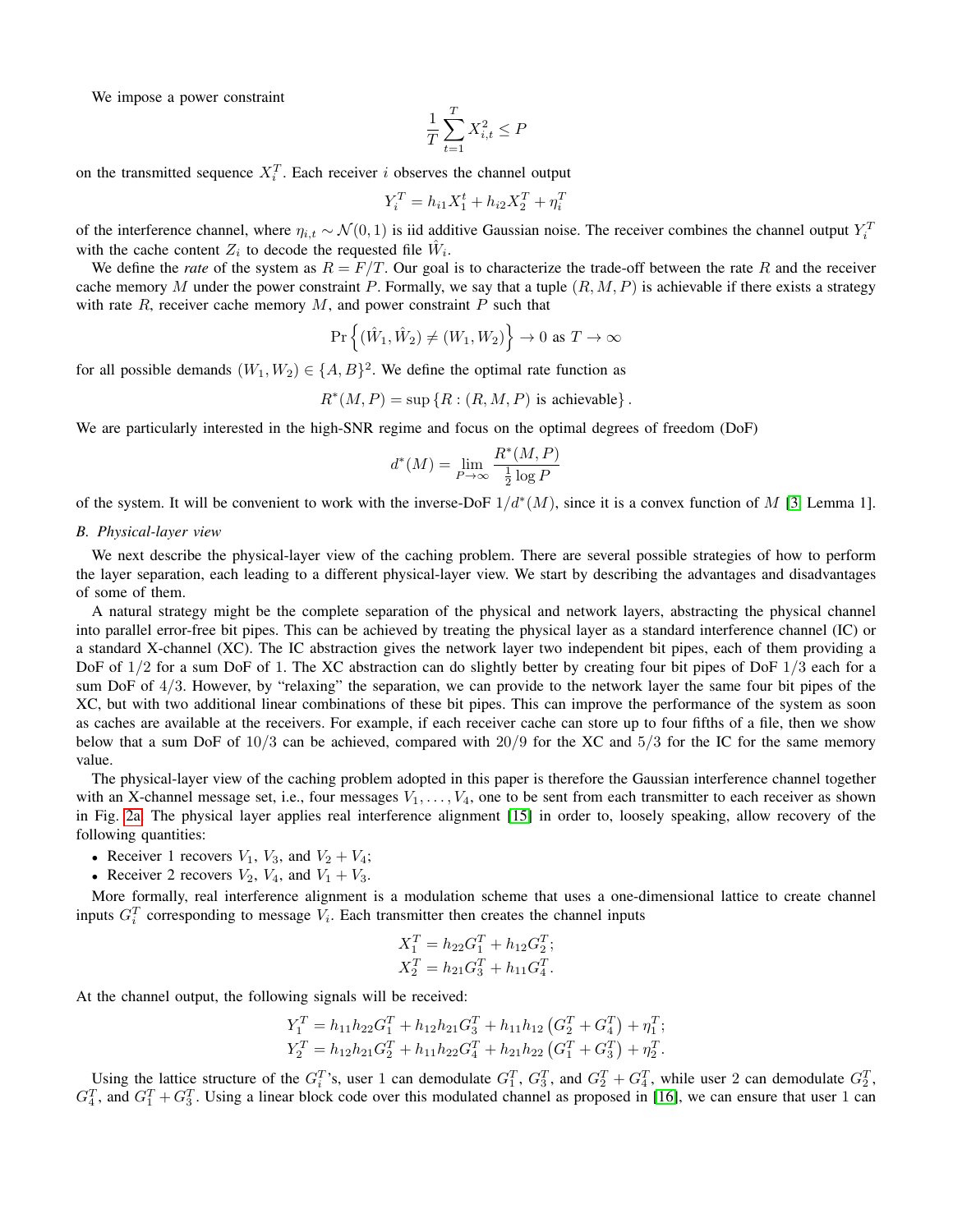<span id="page-3-3"></span>

Fig. 3. Optimal trade-off between sum-network load  $\rho$  and receiver memory size M at the network layer.

decode  $V_1$ ,  $V_3$ , and  $V_2 \oplus V_4$ , while user 2 can decode  $V_2$ ,  $V_4$ , and  $V_1 \oplus V_3$ . The addition  $\oplus$  here is over some finite field. For the purposes of this paper, we can assume that this field is  $GF_2$ . If  $V_i \in [2^{R'T}]$ , then the rate

<span id="page-3-5"></span>
$$
R' = \frac{1}{3} \cdot \frac{1}{2} \log P + o(\log P),\tag{1}
$$

corresponding to a DoF of  $1/3$ , is achievable [\[15\]](#page-6-14).

#### <span id="page-3-1"></span>*C. Network-layer view*

The network-layer abstraction replaces the noisy interference channel in Fig. [1](#page-0-0) with the noiseless channel in Fig. [2b.](#page-1-0) The transmitters send four messages  $V_1, \ldots, V_4$ , each of size  $cF$  bits, such that  $V_1$  and  $V_2$  are sent by transmitter 1 and depend only on  $U_1$ , and  $V_3$  and  $V_4$  are sent by transmitter 2 and depend only on  $U_2$ . The messages go through the channel and the users receive the following outputs (the symbol "⊕" denotes bitwise XOR):

- User 1 receives  $V_1$ ,  $V_3$ , and  $V_2 \oplus V_4$ ;
- User 2 receives  $V_2$ ,  $V_4$ , and  $V_1 \oplus V_3$ .

The quantity c is called the (normalized) *network load*. The sum of all the network loads  $\rho = 4c$  is called the *sum network load*.

A pair  $(M, \rho)$  is said to be achievable if a strategy with receiver memory M and sum network load  $\rho$  can deliver any requested files to the two users with high probability as the file size  $F \to \infty$ . For a cache memory M, we call the smallest achievable sum network load  $\rho^*(M)$ .

# III. PERFORMANCE ANALYSIS

<span id="page-3-0"></span>We start with a complete characterization of the network layer trade-off in Section [III-A.](#page-3-2) We then translate this to the end-to-end system in Section [III-B,](#page-5-0) giving an achievability result for the original interference channel. We also show that in the high-memory regime, our layered architecture is end-to-end optimal.

#### <span id="page-3-2"></span>*A. Network-layer performance analysis*

The following theorem, visualized in Fig. [3,](#page-3-3) gives a full characterization of the optimal sum network load  $\rho^*(M)$  as a function of receiver cache memory M.

<span id="page-3-6"></span>Theorem 1. *At the network layer, the optimal trade-off between* ρ *and* M *is:*

<span id="page-3-4"></span>
$$
\rho^*(M) = \max\left\{2 - 2M, \frac{12}{7} - \frac{8}{7}M, \frac{4}{3} - \frac{2}{3}M, 0\right\}.
$$
 (2)

Proving this theorem requires the usual two steps: finding a scheme that achieves the right-hand-side in [\(2\)](#page-3-4), and proving matching lower bounds. In the lower bounds, a non-cut-set inequality is needed to show optimality, as cut-set bounds (see [\[17,](#page-6-16) Theorem 15.10.1]) alone are insufficient. The details of both the achievability and the lower bounds are given in Appendix [A,](#page-6-17) but we will here give a brief overview of the ideas involved.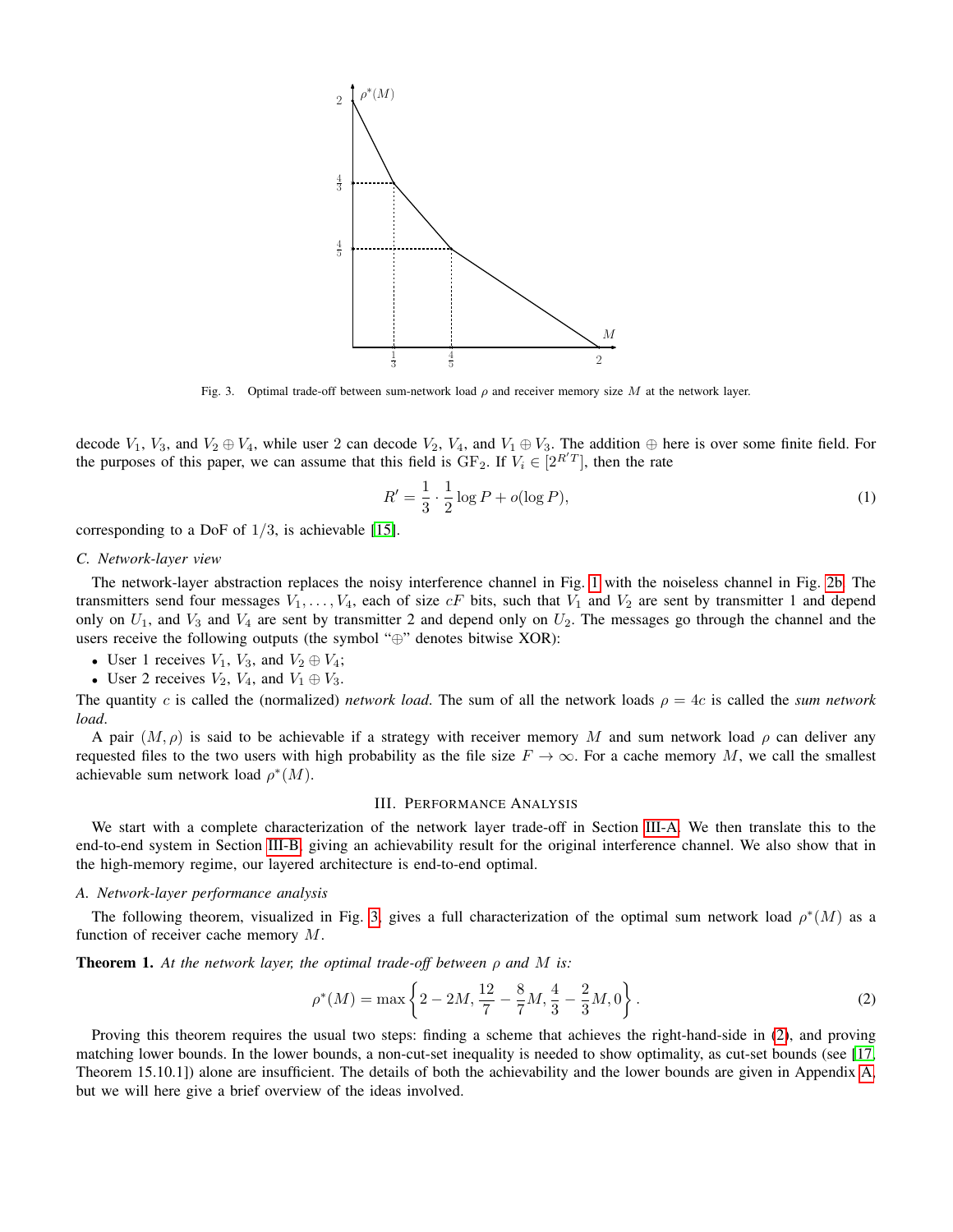<span id="page-4-0"></span>

Fig. 4. Achievable strategy for  $M = 1/3$  when the demands are  $(A, B)$ .



<span id="page-4-1"></span>Fig. 5. Achievable strategy for  $M = 4/5$  when the demands are  $(A, B)$ . We write  $S = \{S_1, S_2, S_3, S_4\}$  and  $\mathcal{T} = \{T_1, T_2, T_3, T_4\}$ , where  $S_1 = B_2 \oplus A_4$ and  $T_3 = B_1 \oplus A_3$  (the others are not used for demands  $(A, B)$ ).

*Overview of the achievability:* The expression in [\(2\)](#page-3-4) is a piece-wise linear function, with the following  $(M, \rho)$  corner points:  $(0, 2)$ ,  $(1/3, 4/3)$ ,  $(4/5, 4/5)$ , and  $(2, 0)$ . By time and memory sharing, the function  $\rho^*(M)$  is a convex function of M. Hence, it suffices to prove that the above corner points are achievable. We will here give a high-level overview of the scheme for the two most interesting points:  $(1/3, 4/3)$  and  $(4/5, 4/5)$ . We will consider only the demand pair  $(A, B)$  in the delivery phase, as the others are similar.

The strategy for point  $(M, \rho) = (1/3, 4/3)$  is illustrated in Fig. [4.](#page-4-0) If  $M = 1/3$ , then each receiver cache can store the equivalent of one third of a file. We split each file into three parts:  $A = (A_1, A_2, A_3)$  and  $B = (B_1, B_2, B_3)$ , and store  $Z_1 = (A_1 \oplus B_1)$  and  $Z_2 = (A_2 \oplus B_2)$  at the receivers. The transmitter caches store  $U_1 = (A_3, B_1 \oplus B_3, B_2 \oplus B_3)$  and  $U_2 = (B_3, A_1 \oplus A_3, A_2 \oplus A_3)$ . Notice that the contents of  $U_1$  and  $U_2$  are independent, and that each has a size of F bits.

Suppose now that user 1 requests  $A$  and user 2 requests  $B$ . Then the transmitters send the messages

$$
V_1 = A_3; \t V_2 = B_1 \oplus B_3; V_3 = A_2 \oplus A_3; \t V_4 = B_3.
$$

Each  $V_i$  has a size of  $F/3$  bits, so  $c = 1/3$  and  $\rho = 4c = 4/3$ . User 1 receives

$$
(V_1, V_2 \oplus V_4, V_3) = (A_3, (B_1 \oplus B_3) \oplus B_3, A_2 \oplus A_3)
$$
  
=  $(A_3, B_1, A_2 \oplus A_3)$ .

The user can recover  $A_2$  from  $A_2 \oplus A_3$  and  $A_3$ , and decode  $A_1$  from  $B_1$  and the cache content  $A_1 \oplus B_1$ . Thus, user 1 has completely recovered file A. User 2 applies a similar approach to decode file B.

Note that the transmitters take advantage of the contents of the receiver caches to send a reduced amount of information to the users. Specifically, they need to communicate  $A_3$  to user 1,  $B_3$  to user 2, and both  $A_2$  and  $B_1$  to both users. Using a similar strategy for the other demands, we see that the point  $(M, \rho) = (1/3, 4/3)$  is achievable.

Let us now consider point  $(M, \rho) = (4/5, 4/5)$ , whose strategy is visualized in Fig. [5.](#page-4-1) When  $M = 4/5$ , each receiver can store the equivalent of four fifths of a file. We thus divide each file into five equal parts,  $A = (A_1, \ldots, A_5)$  and  $B = (B_1, \ldots, B_5)$ , and place  $Z_1 = (A_1, A_2, B_1, B_2)$  and  $Z_2 = (A_3, A_4, B_3, B_4)$  in the receiver caches. The transmitter caches, which have a capacity of one file each, store  $U_1 = (A_5, B_5 \oplus S)$  and  $U_2 = (B_5, A_5 \oplus T)$ , where S and T each consist of four linear combinations

$$
S = \{S_i\}_{i=1}^4 = \{B_2 \oplus A_4, A_1 \oplus B_3, B_1 \oplus B_3, B_2 \oplus B_4\},
$$
  

$$
\mathcal{T} = \{T_i\}_{i=1}^4 = \{A_1 \oplus A_3, A_2 \oplus A_4, B_1 \oplus A_3, A_2 \oplus B_4\},
$$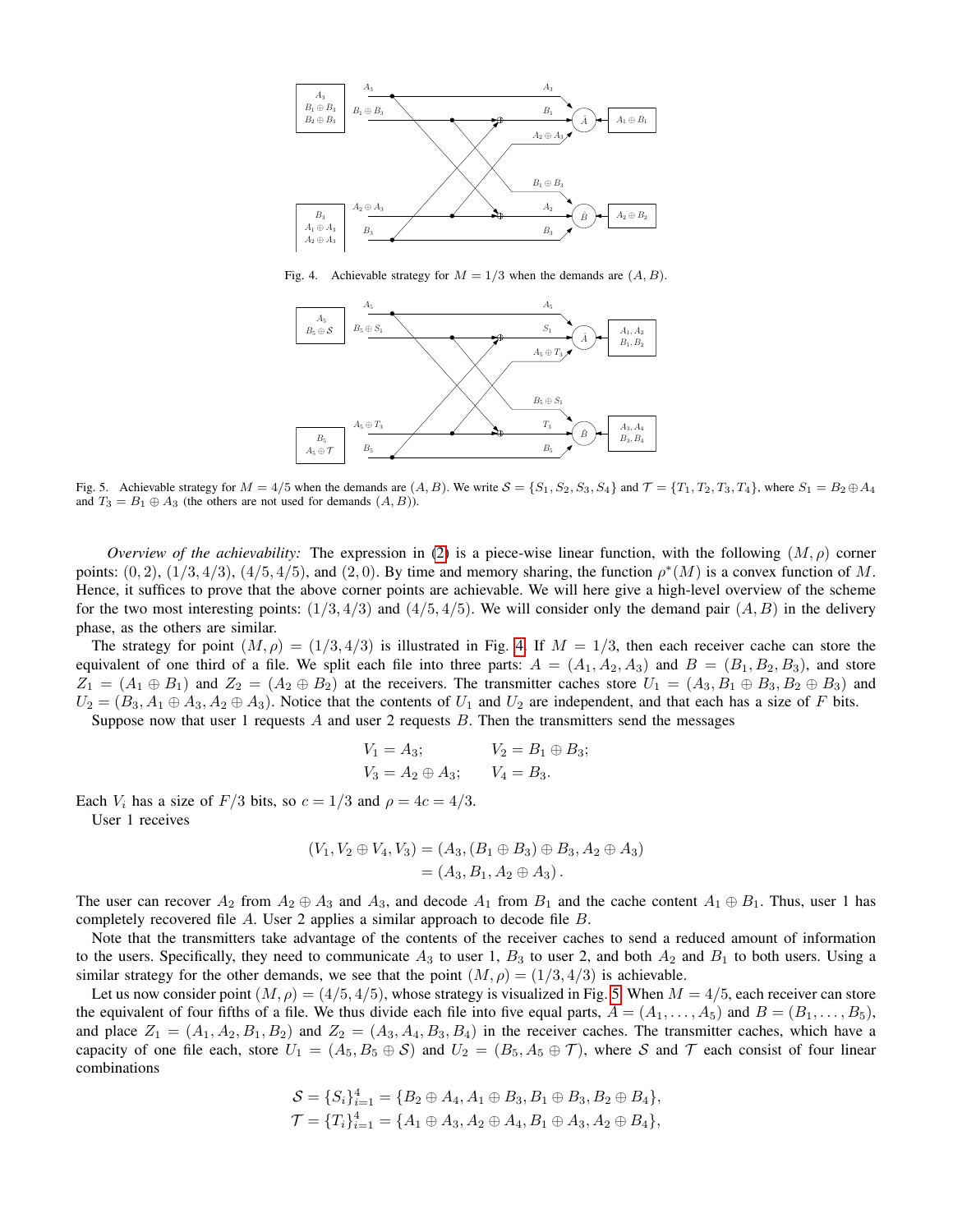of parts of A and B.

Assume the users request files A and B, respectively. The transmitters then send the following messages:

$$
V_1 = A_5; \nV_2 = B_5 \oplus S_1 = B_5 \oplus (B_2 \oplus A_4); \nV_3 = A_5 \oplus T_3 = A_5 \oplus (B_1 \oplus A_3); \nV_4 = B_5.
$$

Notice that the size of each  $V_i$  is  $F/5$  bits, so that  $c = 1/5$  and  $\rho = 4/5$ . User 1 receives

$$
(V_1, V_2 \oplus V_4, V_3) = (A_5, B_5 \oplus B_5 \oplus S_1, A_5 \oplus T_3)
$$
  
=  $(A_5, S_1, A_5 \oplus T_3)$ .

Recall that user 1's cache already contains  $Z_1 = (A_1, A_2, B_1, B_2)$ . This gives it the first two parts of A, and it receives the fifth part  $A_5$  from the channel. Furthermore, using  $A_5$  and  $A_5 \oplus T_3$  allows it to decode  $T_3 = (B_1 \oplus A_3)$ , and using  $B_1$  from its cache it can recover  $A_3$ . Finally, it can combine  $B_2$  from its cache with  $S_1 = (B_2 \oplus A_4)$  to decode the last part,  $A_4$ . User 1 has therefore completely recovered file A, and in a similar manner user 2 can recover file B. By transmitting similar linear combinations for the other demands, we can show that the point  $(M, \rho) = (4/5, 4/5)$  is achieved.

*Overview of the converse:* For the outer bounds, we must show that any achievable pair  $(M, \rho)$  must satisfy the following inequalities:

$$
\rho \ge 2 - 2M;
$$
  
\n
$$
\rho \ge \frac{12}{7} - \frac{8}{7}M;
$$
  
\n
$$
\rho \ge \frac{4}{3} - \frac{2}{3}M.
$$

The first and third inequalities can be proved using cut-set bounds. We will here focus on the second inequality, which requires a non-cut-set argument. For convenience, we will write it in terms of c instead of  $\rho$ , and rearrange it as

$$
7c + 2M \ge 3.
$$

Informally, the proof proceeds as follows. Consider the three outputs of the channel observed by user 1, and suppose they result from user 1 requesting file A (user 2's request is irrelevant). Call these outputs collectively  $Y^A$ . Then, these outputs combined with cache  $Z_1$  should allow user 1 to decode file A. In parallel, consider the four inputs of the channel when user 1 requests file B and user 2 requests file A. Collectively call these inputs  $V^{BA}$ . Combining these inputs with cache  $Z_2$  should allow user 2 to also decode file A.

So far, user 1 has used  $Y^A$  with its cache to decode A, and user 2 has combined  $V^{BA}$  with its cache to also decode A. These decodings have occurred separately from each other. Let us now combine everything together (i.e.,  $V^{BA}$ ,  $Y^A$ , and the two caches  $Z_1$  and  $Z_2$ ). Then, user 1 should decode the remaining file B using  $V^{BA}$  and its cache  $Z_1$ .

In summary, we have argued that four input messages  $V^{BA}$  and three output messages  $Y^A$ , each of which has a size of  $cF$ bits, as well as two caches  $Z_1$  and  $Z_2$ , each of which has a size of MF bits, should contain enough information to decode three files ( $A$  twice and  $B$  once) of size  $F$  bits each. This can be mathematically expressed as

$$
(4+3)cF + 2MF \ge 3F,
$$

thus proving the inequality. The complete formal proof can be found in Appendix [A.](#page-6-17)

#### <span id="page-5-0"></span>*B. End-to-end performance analysis*

Applying the physical-layer processing as described in Section [II-B,](#page-2-0) the  $R'T$  message bits at the physical layer correspond to the cF message bits in the network layer, i.e.,  $R'T = cF$ . Since the files A and B have a size of  $F = RT$  bits, this implies that  $R' = cR$ . Therefore, using [\(1\)](#page-3-5), the following rate is achievable:

$$
R = \frac{R'}{c} = \frac{1}{3c} \cdot \frac{1}{2} \log P + o(\log P).
$$

Equivalently, we can achieve the inverse-DoF of  $\frac{1}{d(M)} = 3c = \frac{3}{4}\rho$ . To get the largest DoF possible within this strategy, we want to achieve the smallest possible  $\rho$ , which leads to the following lemma.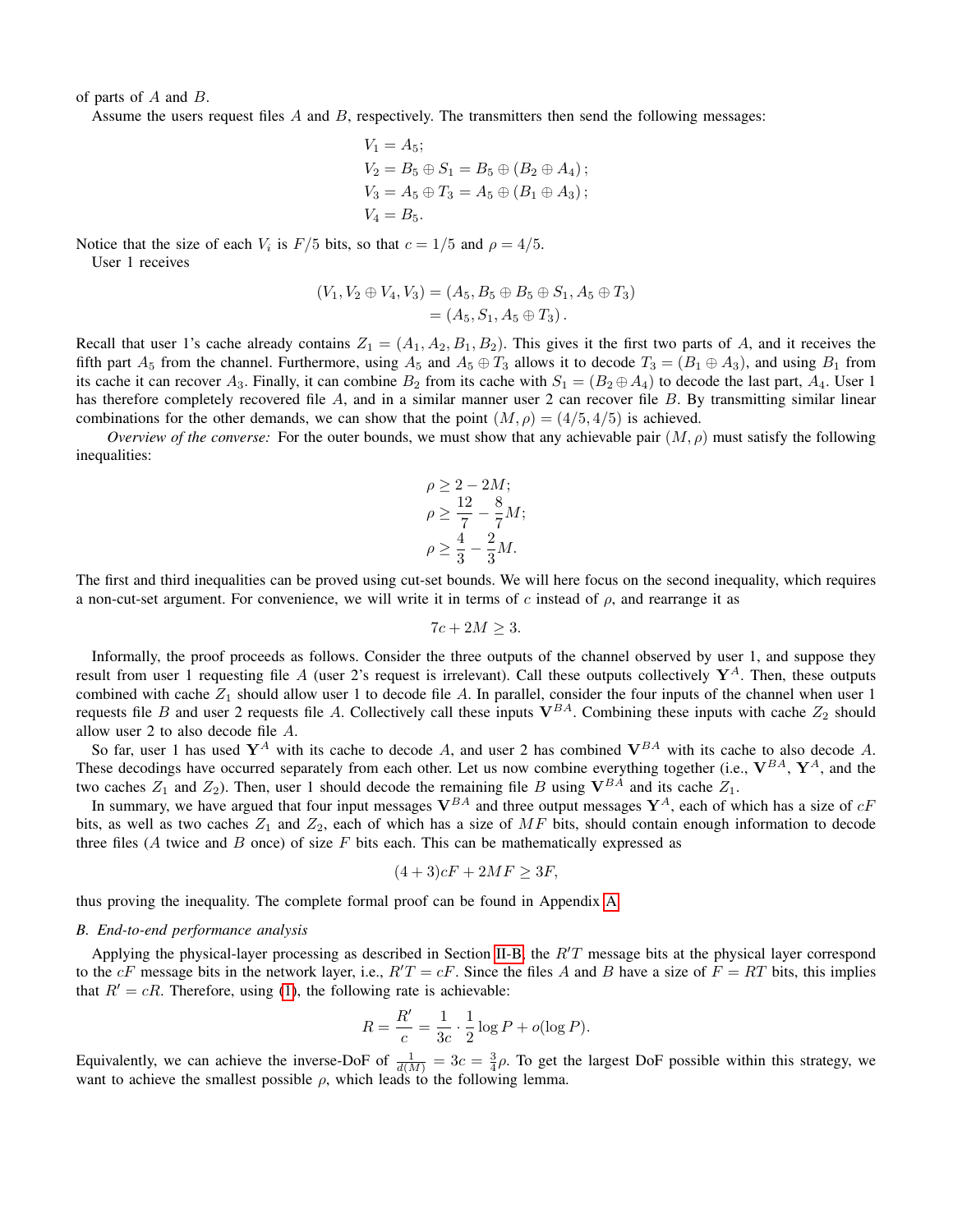<span id="page-6-18"></span>Lemma 1. *Using the proposed separation architecture, the following end-to-end inverse-DoF is achievable:*

$$
1/d(M) = (3/4)\rho^*(M),
$$

where  $\rho^*(M)$  is the optimal trade-off between sum-network-load and cache memory at the network layer.

A direct combination of Lemma [1](#page-6-18) and Theorem [1](#page-3-6) leads to the following result.

<span id="page-6-21"></span>Theorem 2. *The following inverse-DoF is achievable:*

$$
\frac{1}{d(M)} = \max\left\{\frac{3}{2} - \frac{3}{2}M, \frac{9}{7} - \frac{6}{7}M, 1 - \frac{1}{2}M, 0\right\}.
$$

The optimality of  $\rho^*(M)$  in the network layer implies that our strategy is optimal among all separation-based approaches with the physical-layer processing as proposed here. In fact, it provides a net improvement over the natural layering strategies: up to a factor of 3/2 and a factor of 2 improvement over the X-channel and the interference channel layering schemes, respectively. In addition, we can show that it is optimal over *all possible strategies* for large receiver cache memory ( $M > 4/5$ ); see Appendix [B](#page-9-0) for more details. Thus, in this regime, the proposed separation into a physical layer and a network layer is without loss of optimality. We are currently working on extending these results to smaller memories.

#### **REFERENCES**

- <span id="page-6-0"></span>[1] V. Jacobson, D. K. Smetters, J. D. Thornton, M. Plass, N. Briggs, and R. Braynard, "Networking named content," *Commun. ACM*, vol. 55, no. 1, pp. 117–124, Jan. 2012.
- <span id="page-6-1"></span>[2] M. Maddah-Ali and U. Niesen, "Fundamental limits of caching," *Information Theory, IEEE Transactions on*, vol. 60, no. 5, pp. 2856–2867, May 2014.
- <span id="page-6-2"></span>[3] ——, "Cache-aided interference channels," in *Information Theory (ISIT), 2015 IEEE International Symposium on*, June 2015, pp. 809–813.
- <span id="page-6-3"></span>[4] R. Pedarsani, M. Maddah-Ali, and U. Niesen, "Online coded caching," in *Communications (ICC), 2014 IEEE International Conference on*, June 2014, pp. 1878–1883.
- <span id="page-6-4"></span>[5] S. Wang, W. Li, X. Tian, and H. Liu, "Coded caching with heterogeneous cache sizes," *arXiv:1504.01123v3 [cs.IT]*, Aug. 2015.
- <span id="page-6-5"></span>[6] J. Zhang, X. Lin, C.-C. Wang, and X. Wang, "Coded caching for files with distinct file sizes," in *Information Theory (ISIT), 2015 IEEE International Symposium on*, June 2015, pp. 1686–1690.
- <span id="page-6-6"></span>[7] H. Ghasemi and A. Ramamoorthy, "Improved lower bounds for coded caching," in *Information Theory (ISIT), 2015 IEEE International Symposium on*, June 2015, pp. 1696–1700.
- <span id="page-6-7"></span>[8] A. Sengupta, R. Tandon, and T. Clancy, "Improved approximation of storage-rate tradeoff for caching via new outer bounds," in *Information Theory (ISIT), 2015 IEEE International Symposium on*, June 2015, pp. 1691–1695.
- <span id="page-6-8"></span>[9] M. Ji, G. Caire, and A. Molisch, "Wireless device-to-device caching networks: Basic principles and system performance," *Selected Areas in Communications, IEEE Journal on*, vol. 34, no. 1, pp. 176–189, Jan 2016.
- <span id="page-6-9"></span>[10] S. P. Shariatpanahi, A. S. Motahari, and B. H. Khalaj, "Multi-server coded caching," *arXiv:1503.00265v1 [cs.IT]*, Mar. 2015.
- <span id="page-6-10"></span>[11] N. Golrezaei, K. Shanmugam, A. Dimakis, A. Molisch, and G. Caire, "Femtocaching: Wireless video content delivery through distributed caching helpers," in *INFOCOM, 2012 Proceedings IEEE*, March 2012, pp. 1107–1115.
- <span id="page-6-11"></span>[12] J. Hachem, N. Karamchandani, and S. Diggavi, "Multi-level coded caching," in *Proceedings of the IEEE International Symposium on Information Theory (ISIT)*, Jun. 2014.
- <span id="page-6-12"></span>[13] ——, "Content caching and delivery over heterogeneous wireless networks," in *Computer Communications (INFOCOM), 2015 IEEE Conference on*, April 2015, pp. 756–764.
- <span id="page-6-13"></span>[14] N. Karamchandani, U. Niesen, M. Maddah-Ali, and S. Diggavi, "Hierarchical coded caching," in *Information Theory (ISIT), 2014 IEEE International Symposium on*, June 2014, pp. 2142–2146.
- <span id="page-6-14"></span>[15] A. Motahari, S. Oveis-Gharan, M.-A. Maddah-Ali, and A. Khandani, "Real interference alignment: Exploiting the potential of single antenna systems," *Information Theory, IEEE Transactions on*, vol. 60, no. 8, pp. 4799–4810, Aug 2014.
- <span id="page-6-15"></span>[16] U. Niesen and P. Whiting, "The degrees of freedom of compute-and-forward," *Information Theory, IEEE Transactions on*, vol. 58, no. 8, pp. 5214–5232, Aug 2012.
- <span id="page-6-16"></span>[17] T. M. Cover and J. A. Thomas, *Elements of Information Theory (Wiley Series in Telecommunications and Signal Processing)*. Wiley-Interscience, 2006.

# <span id="page-6-17"></span>APPENDIX A

### PROOF OF THEOREM [1](#page-3-6)

In the Appendix, we prove Theorem [1,](#page-3-6) which describes the optimal trade-off between  $\rho$  and M. To do that, we first propose an achievable scheme for the setup with trade-off  $\rho(M)$ , and then give information-theoretic outer bounds on the optimal trade-off  $\rho^*(M)$  that match the value of  $\rho(M)$ . We formalize this in the following two lemmas.

<span id="page-6-19"></span>Lemma 2. *The following trade-off is achievable:*

$$
\rho^*(M) \le \max\left\{2 - 2M, \frac{12}{7} - \frac{8}{7}M, \frac{4}{3} - \frac{2}{3}M, 0\right\}.
$$

<span id="page-6-20"></span>**Lemma 3.** The optimal trade-off  $\rho^*(M)$  must satisfy:

$$
\rho^*(M) \ge \max\left\{2-2M, \frac{12}{7}-\frac{8}{7}M, \frac{4}{3}-\frac{2}{3}M, 0\right\}.
$$

Proving these two lemmas is sufficient to prove Theorem [1.](#page-3-6)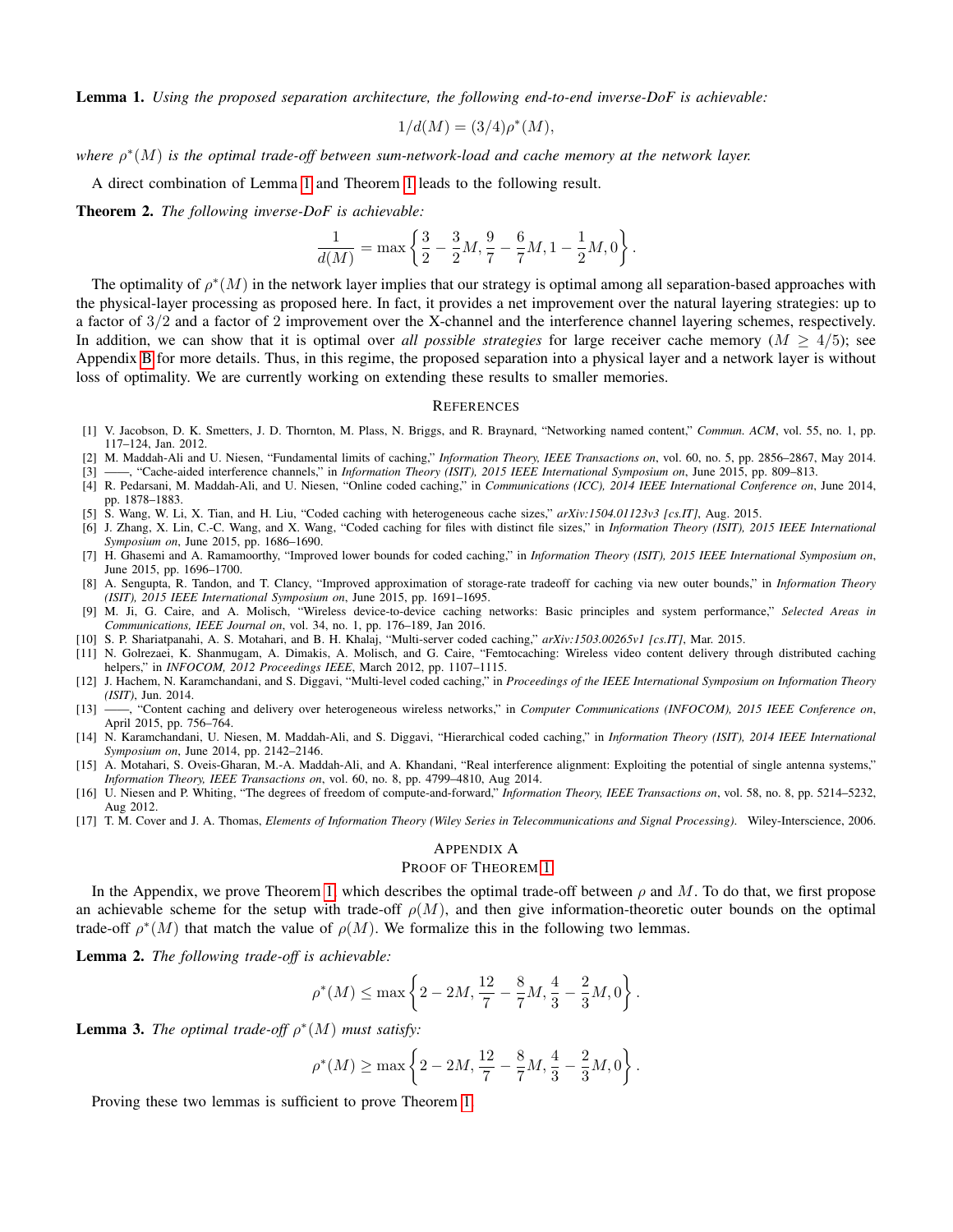<span id="page-7-0"></span>

| Cache              | Content                               |                  |                  |                  |                |
|--------------------|---------------------------------------|------------------|------------------|------------------|----------------|
| $Z_1$              | $A_1 \oplus B_1$                      |                  |                  |                  |                |
| $Z_2$              | $A_2 \oplus B_2$                      |                  |                  |                  |                |
| $U_1$              | $A_3, B_1 \oplus B_3, B_2 \oplus B_3$ |                  |                  |                  |                |
| $U_2$              | $B_3, A_1 \oplus A_3, A_2 \oplus A_3$ |                  |                  |                  |                |
|                    | Demands $(W_1, W_2)$                  |                  |                  |                  |                |
| Message            | (A, A)                                | (A, B)           | (B, A)           | (B, B)           | User           |
| $V_1$              | $A_3$                                 | $A_3$            | $B_2 \oplus B_3$ | $B_1 \oplus B_3$ |                |
| $V_2$              | $A_3$                                 | $B_1 \oplus B_3$ | $A_3$            | $B_2 \oplus B_3$ | $\mathcal{D}$  |
| $V_3$              | $A_1 \oplus A_3$                      | $A_2 \oplus A_3$ | $B_3$            | $B_3$            |                |
| $\scriptstyle V_4$ | $A_2 \oplus A_3$                      | $B_3$            | $A_1 \oplus A_3$ | $B_3$            | $\mathfrak{D}$ |
| $V_2\oplus V_4$    | $A_2$                                 | $B_1$            | $A_1$            | B <sub>2</sub>   |                |
| $V_1\oplus V_3$    | A <sub>1</sub>                        | $A_2$            | B <sub>2</sub>   | $B_1$            |                |

| <b>TABLE I</b>                    |  |
|-----------------------------------|--|
| ACHIEVABLE STRATEGY FOR $M=1/3$ . |  |

*Proof of Lemma* [2:](#page-6-19) To prove Lemma [2,](#page-6-19) it suffices to show the achievability of a few  $(M, \rho)$  corner points, namely:

 $(0, 2);$   $(1/3, 4/3);$   $(4/5, 4/5);$   $(2, 0).$ 

The rest follows using memory-sharing, because  $\rho^*(M)$  is a convex function of M. In particular, if two points  $(M_1, \rho_1)$  and  $(M_2, \rho_2)$  are achievable, then so are:

$$
(\lambda M_1 + (1 - \lambda)M_2, \lambda \rho_1 + (1 - \lambda)\rho_2),
$$

for all  $\lambda \in [0, 1]$ .

Achievability of  $(M, \rho) = (0, 2)$ : When  $M = 0$  the receiver caches are empty. Split each file into two halves,  $A = (A_1, A_2)$ and  $B = (B_1, B_2)$ , and store them in the transmitter caches as follows:  $U_1 = (A_1, B_1)$  and  $U_2 = (A_2, B_2)$ . Note that the  $U_i$ 's are consistent with the constraint that their size must not exceed that of one file. Suppose now that the users request files  $(W, W')$ , where  $W, W' \in \{A, B\}$ . Then, the transmitters send the following messages:  $V_1 = W_1$ ,  $V_2 = W'_1$ ,  $V_3 = W_2$ , and  $V_4 = W'_2$ . Notice that messages  $V_1$  and  $V_2$  depend only on  $U_1$ , while  $V_3$  and  $V_4$  depend exclusively on  $U_2$ .

User 1 now receives  $(V_1, V_2 \oplus V_4, V_3) = (W_1, W_1' \oplus W_2', W_2)$ , which allows it to reconstruct W. Similarly, user 2 receives  $(V_2, V_1 \oplus V_3, V_4) = (W'_1, W_1 \oplus W_2, W'_2)$ , which it can use to recover W'. Thus all the demands have been satisfied, and each message sent had a size of exactly half a file, i.e.,  $cF = F/2$ . Equivalently,  $\rho = 4c = 2$ , and the point is achieved.

Achievability of  $(M, \rho) = (1/3, 4/3)$ : Here,  $MF = F/3$ , so each receiver cache can store the equivalent of a third of a file. We start by splitting each file into three parts:  $A = (A_1, A_2, A_3)$  and  $B = (B_1, B_2, B_3)$ . We then store the following in the receiver caches:  $Z_1 = (A_1 \oplus B_1)$  and  $Z_2 = (A_2 \oplus B_2)$ . This satisfies  $M = 1/3$ . In the transmitter caches, we place:  $U_1 = (A_3, B_1 \oplus B_3, B_2 \oplus B_3)$  and  $U_2 = (B_3, A_1 \oplus A_3, A_2 \oplus A_3)$ . Again, the  $U_i$ 's hold the equivalent of one file, which is consistent with the problem setup. We show in TABLE [I](#page-7-0) what messages the transmitters should send, for all four possible user demands  $(W_1, W_2) \in \{A, B\}^2$ , where user 1 requests  $W_1$  and user 2 requests  $W_2$ . The rows are highlighted in different colors to emphasize which user has access to which information: blue for user 1 and pink for user 2. Notice that the size of every  $V_i$  in the table is exactly one third of a file, which means  $cF = F/3$  and  $\rho = 4c = 4/3$  is achievable.

Achievability of  $(M, \rho) = (4/5, 4/5)$ : When  $MF = 4F/5$ , we split each file into five parts:  $A = (A_1, \ldots, A_5)$  and  $B = (B_1, \ldots, B_5)$ . The placement and delivery are shown in TABLE [II,](#page-8-0) where we have used the following symbols for short:

$$
S_1 = B_2 \oplus A_4 \quad S_2 = A_1 \oplus B_3 \quad S_3 = B_1 \oplus B_3 \quad S_4 = B_2 \oplus B_4
$$
  

$$
T_1 = A_1 \oplus A_3 \quad T_2 = A_2 \oplus A_4 \quad T_3 = B_1 \oplus A_3 \quad T_4 = A_2 \oplus B_4
$$

For example, when the demands are  $(A, B)$ , then user 1 receives  $A_5$ ,  $A_5 \oplus T_1$ , and  $S_1$ . This gives it  $A_5$  and  $S_1 = B_2 \oplus A_4$ , and allows it to decode  $T_1 = A_1 \oplus A_3$ . Using these and the contents of  $Z_1 = (A_1, A_2, B_1, B_2)$ , the user can reconstruct file A.

Notice that the size of each  $Z_i$  is  $4F/5$  bits, the size of each  $U_i$  is F bits, and the size of each  $V_i$  is  $F/5$  bits, which implies that  $\rho = 4/5$  is achievable when  $M = 4/5$ .

**Achievability of**  $(M, \rho) = (2, 0)$ : In this situation,  $MF = 2F$  allows each user to store both files in its cache. Therefore, the receiver caches can completely handle the requests, and no messages need ever be sent through the channel. Hence,  $\rho = 4c = 0$ is achieved.

*Proof of Lemma* [3:](#page-6-20) To prove the lemma, we must show that all the following inequalities hold for any achievable  $(M, \rho)$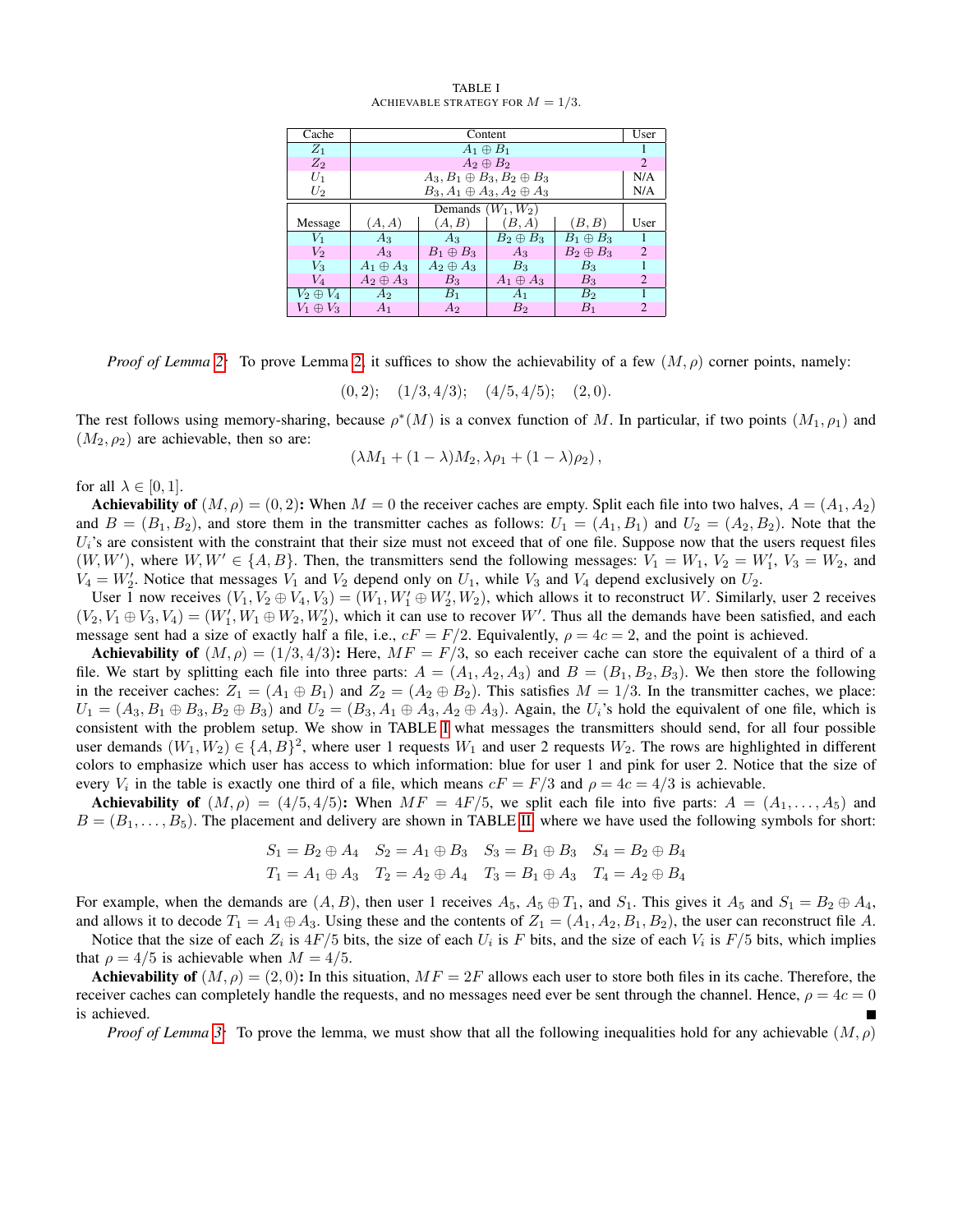<span id="page-8-0"></span>

| Cache              | Content                                                               |                  |                  |                  |                |  |
|--------------------|-----------------------------------------------------------------------|------------------|------------------|------------------|----------------|--|
| $Z_1$              | $A_1, A_2, B_1, B_2$                                                  |                  |                  |                  |                |  |
| $Z_2$              | $A_3, A_4, B_3, B_4$                                                  |                  |                  |                  |                |  |
| $U_1$              | $A_5, B_5 \oplus S_1, B_5 \oplus S_2, B_5 \oplus S_3, B_5 \oplus S_4$ |                  |                  |                  |                |  |
| $U_2$              | $B_5, A_5 \oplus T_1, A_5 \oplus T_2, A_5 \oplus T_3, A_5 \oplus T_4$ |                  |                  |                  |                |  |
|                    | Demands $(W_1, W_2)$                                                  |                  |                  |                  |                |  |
| Message            | (A, A)                                                                | (A, B)           | (B, A)           | (B, B)           | User           |  |
| $V_1$              | $A_5$                                                                 | $A_5$            | $B_5 \oplus S_2$ | $B_5 \oplus S_3$ |                |  |
| $V_2$              | $A_5$                                                                 | $B_5\oplus S_1$  | $A_5$            | $B_5 \oplus S_4$ | $\mathfrak{D}$ |  |
| $V_3$              | $A_5 \oplus T_1$                                                      | $A_5 \oplus T_3$ | B <sub>5</sub>   | $B_5$            |                |  |
| $\scriptstyle V_4$ | $A_5 \oplus T_2$                                                      | $B_5$            | $A_5 \oplus T_4$ | $B_5$            | $\mathfrak{D}$ |  |
| $V_2\oplus V_4$    | $T_2$                                                                 | $S_1$            | $T_4$            | $S_4$            |                |  |
| $V_1 \oplus V_3$   | $T_1$                                                                 | $T_3$            | $S_2$            | $S_3$            | 2              |  |

TABLE II ACHIEVABLE STRATEGY FOR  $M = 4/5$ .

pair:

 $\rho \geq 2-2M;$  $\rho \geq \frac{12}{7}$ 7 − 8  $\frac{8}{7}M;$  $\rho \geq \frac{4}{3}$  $\frac{1}{3}$  – 2  $\frac{2}{3}M;$  $\rho \geq 0.$ 

The last inequality is trivial. By using  $\rho = 4c$ , we can rewrite the first three inequalities as:

$$
4c + 2M \ge 2; \tag{3a}
$$

$$
+2M>3;
$$
 (3b)

$$
7c + 2M \ge 3;
$$
\n
$$
6c + M \ge 2.
$$
\n(3b)\n
$$
(3c)
$$

Interestingly, inequalities [\(3\)](#page-8-0) and [\(3\)](#page-8-0) can be proved using cut-set bounds, but inequality [\(3\)](#page-8-0) requires non-cut-set-bound arguments. In proving these inequalities, we introduce the following notation: we use  $V_i^{W_1W_2}$  to refer to the input message  $V_i$ when user 1 requests file  $W_1$  and user 2 requests file  $W_2$ , where  $W_1, W_2 \in \{A, B\}$ .

To prove [\(3\)](#page-8-0), suppose user 1 requests file  $A$  and user 2 requests file  $B$ . The argument is that all four input messages  $(V_1^{AB}, \ldots, V_4^{AB})$ , each of size  $cF$  bits, combined with the two receiver caches  $Z_1$  and  $Z_2$  of size MF bits each, should contain at least enough information to decode both files, for a total of  $2F$  bits. Thus,  $4cF + 2MF \ge 2F$ . We formalize this using Fano's inequality:

$$
4cF + 2MF \ge H (Z_1, Z_2, V_1^{AB}, V_2^{AB}, V_3^{AB}, V_4^{AB})
$$
  
=  $H (Z_1, Z_2, V_1^{AB}, V_2^{AB}, V_3^{AB}, V_4^{AB} | A, B)$   
+  $I (A, B; Z_1, Z_2, V_1^{AB}, V_2^{AB}, V_3^{AB}, V_4^{AB})$   
 $\ge H (A, B)$   
-  $H (A, B | Z_1, Z_2, V_1^{AB}, V_2^{AB}, V_3^{AB}, V_4^{AB})$   
 $\ge 2F - \varepsilon F,$ 

where  $\varepsilon \to 0$  as  $F \to \infty$ . Therefore,  $4c + 2M \ge 2$ .

For [\(3\)](#page-8-0), consider only user 1, requesting both files A and B over two uses of the system. By using the single cache  $Z_1$ , and all three outputs of the system  $V_1$ ,  $V_3$ , and  $V_2 \oplus V_4$  *twice* (once for each requested file), the user should be able to decode both files. For simplicity, let  $\mathbf{Y}^{W_1 W_2} = (V_1^{W_1 W_2}, V_2^{W_1 W_2} \oplus V_4^{W_1 W_2}, V_3^{W_1 W_2})$ . Formally:

$$
6cF + MF \ge H(Z_1, \mathbf{Y}^{AB}, \mathbf{Y}^{BA})
$$
  
\n
$$
\ge I(A, B; Z_1, \mathbf{Y}^{AB}, \mathbf{Y}^{BA})
$$
  
\n
$$
= H(A, B) - H(A, B|Z_1, \mathbf{Y}^{AB}, \mathbf{Y}^{BA})
$$
  
\n
$$
\ge 2F - \varepsilon F.
$$

Therefore,  $6c + M \geq 2$ .

Finally, inequality [\(3\)](#page-8-0) requires combining two cut-set bounds. The first one combines the three output messages of user 1 with its cache to decode file A. In parallel, the second one combines the four input messages with the cache of user 2 to also